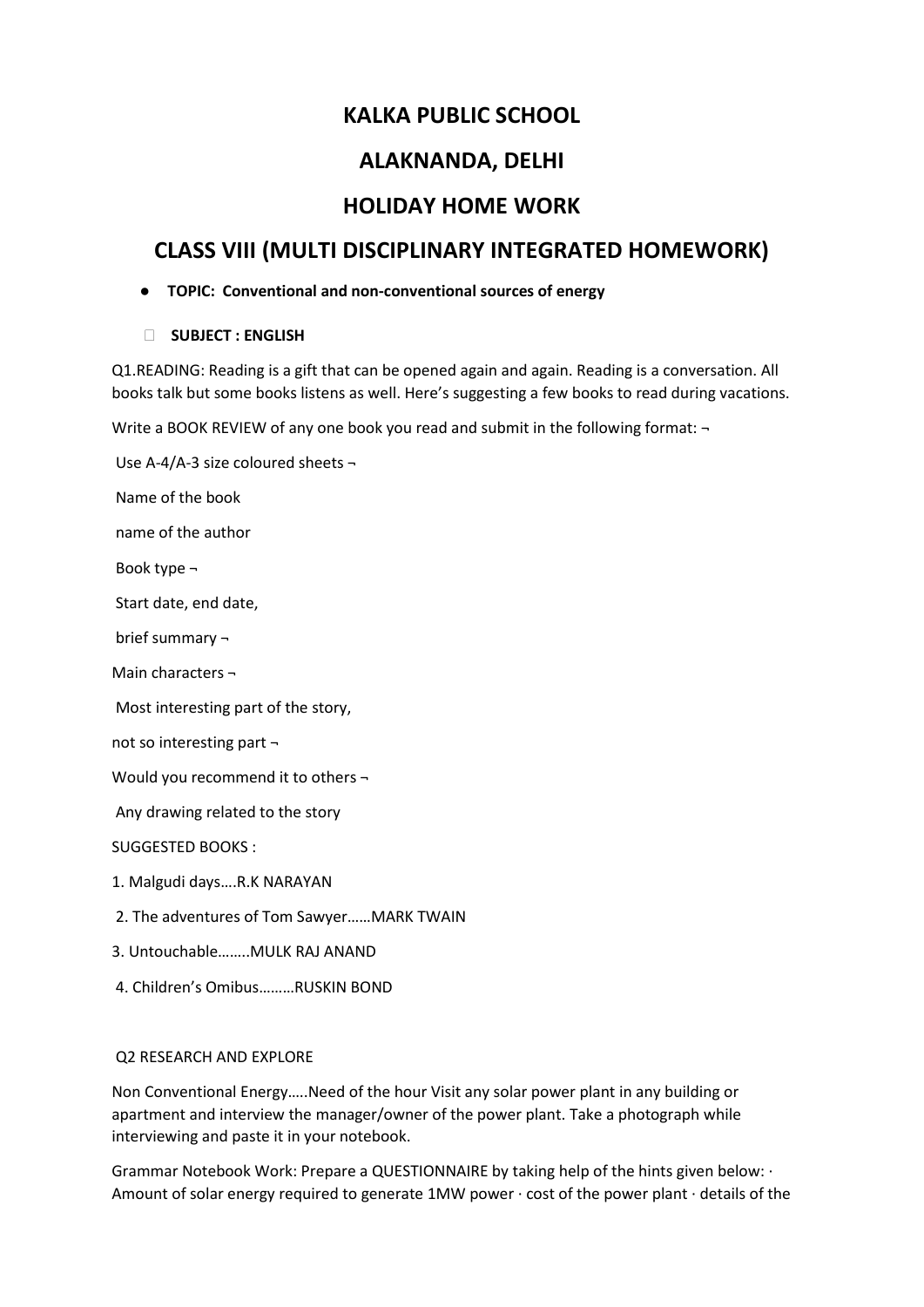equipment used ∙ time taken to complete the plant ∙ advantages ∙ disadvantages of the solar power plant

Q3. Do one page of cursive writing for 20 days in any notebook.

# **HINDI**

□ 1. अपनावअपनेपरिवारकेसदस्योंकीफोटोलगातेहुएनामकावर्णविच्छेदकरें ।

 $\Box$ 

- ⮚ ननदेश :-
- ⮚ \*पूरोंकीआकृनत
- ⮚ \*सूयजकीआकृनत
- ⮚ \*ववच्छेदकाऩेड़
- $\Box$
- ⮚ 2. हहदिं ीकेअखफायकाभुख्मऩष्ृठफनाएिंजजसभेंभुख्मतथ्महोंगेजैसे:-
- $\Box$
- ⮚ \* अखफायकानाभ
- ⮚ \* सौयऊजाणऔयऩवनऊजाणसेसिंफिंधधतअनुच्छेद
- ⮚ \* सूमकण ेप्रकाशसेसिंफिंधधतकववता
- ⮚ \* दैननकजीवनभेंऊजाणकाभहत्व
- $\Box$
- ⮚ 3. ऊजाणसिंयऺर्सेसिंफिंधधतसधित्रनायारेखनतैमायकयेंl
- $\Box$
- □ निर्देश:- A- 3 आकारकेपृष्ठपरकीजिए l

# **Subject: Maths**

Gather data/information on different energy resources which are consumed in India. Collect data from 2010 to 2020. Depict your data/information in a bar graph  $\Box$  showing how much energy is consumed in India. Data can be collected in percentage form.

Scale: For bar graph  $\square$ :

(On X axis- Take 1cm = 2 years

On Y axis- Take 1cm = 10%)

## **Points to be covered-**

# Coal

- # Electricity
- # Natural gas
- # Petroleum
- # Non-Conventional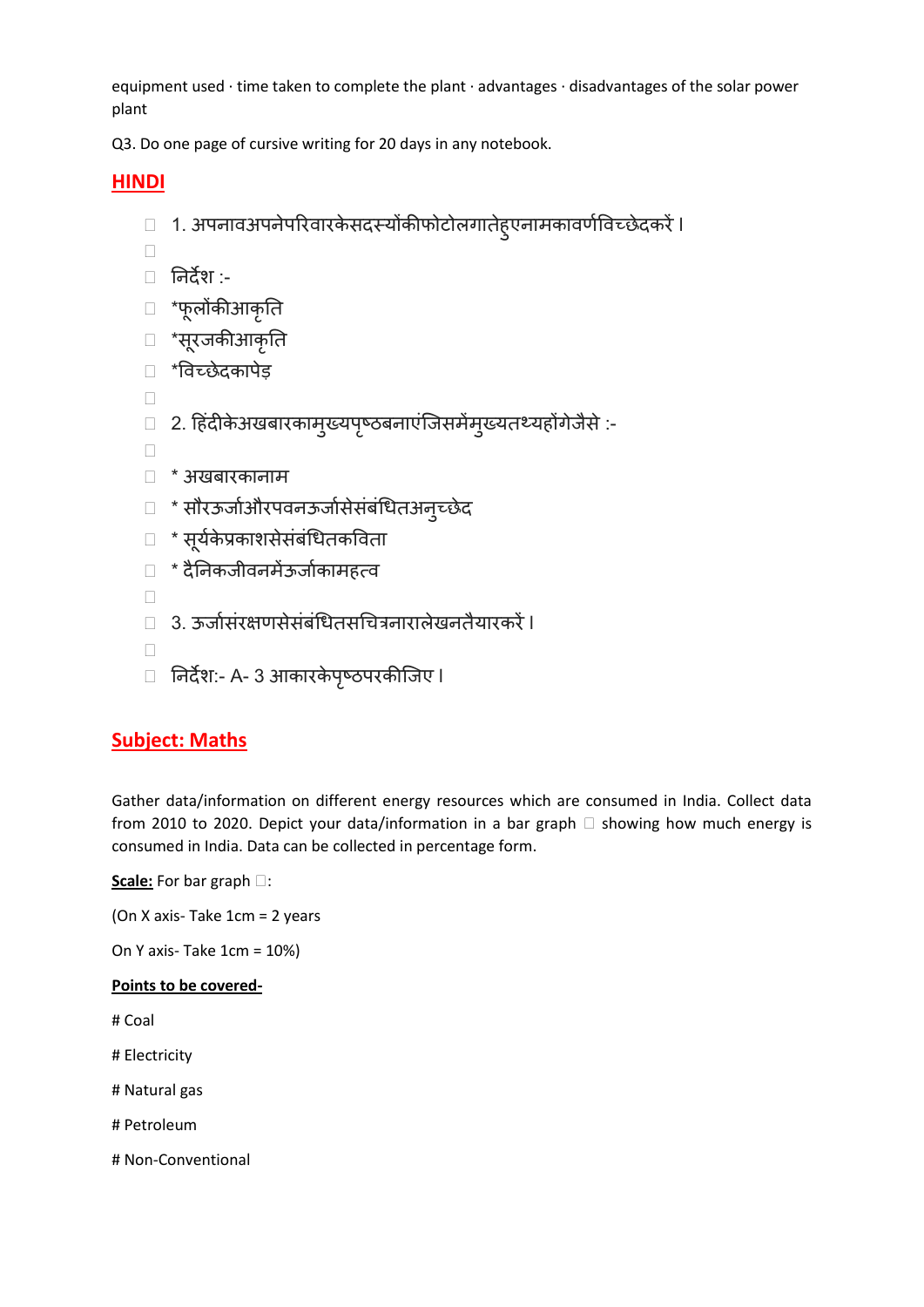#### **INSTRUCTIONS: All questions are to be solved in MATHS NOTEBOOK.**

Q1. Find two rational numbers between 
$$
\frac{1}{2}
$$
 and  $\frac{3}{4}$ .

\nQ2.Evaluate:  $\left(\frac{2}{11} \times \frac{-22}{15}\right) + \left(\frac{-1}{6} \times \frac{3}{4}\right) + \left(\frac{-1}{21} \times \frac{-3}{5}\right)$ .

Q3. What should be added to  $\frac{7}{15}$  to get - 2?

- Q4. Subtract the sum of  $\frac{-4}{5}$  and  $\frac{1}{4}$  from 1.
- Q5. Arrange in ascending order:  $\frac{1}{2}$ ,  $\frac{4}{5}$ ,  $\frac{-2}{3}$ ,  $\frac{-1}{2}$ ,  $\frac{-5}{7}$
- Q6. If  $a = \frac{3}{4}$ ,  $b = \frac{-1}{2}$  and  $c = \frac{1}{2}$  verify:  $(a + b) + c = a + (b + c)$
- Q7. A bag contains green and red balls. The ratio of the number of green to red balls is 3 : 4. If the bag contains 140 balls in total, then find the total. number of red balls in the bag. Q8. Seven times the reciprocal of a number added to  $\frac{2}{3}$  is 3. Find the number.
- Q9. A car travels  $\frac{880}{3}$  km in  $\frac{11}{3}$  hours. Find the average speed of the car in km/h.

Q10. If the cost of 1 metre of cloth is Rs.  $\frac{256}{3}$ . Find the cost of  $\frac{9}{2}$  metres of cloth.

Q11. If a 56 metre long ribbon is cut into equal pieces measuring each, how many such pieces are formed from the ribbon.

Q12. Simplify: (i) 
$$
\frac{25 \times t^{-4}}{5^{-3} \times 10 \times t^{-8}}
$$
 (ii)  $\left(8^{\frac{2}{3}} + 4^{\frac{1}{2}} \times 8^{\frac{1}{3}}\right)^{\frac{1}{3}}$   
\nQ13. Solve for x: (i)  $4^{2x+5} = 64$  (ii)  $\frac{11}{7}^{2x+1} \times \frac{11}{7}^{5} = \frac{11}{7}^{x+2}$   
\nQ14. Find the value of x so that  $\left(2^{-1} + 4^{-1} + 6^{-1} + 8^{-1}\right)^{x} = 1$ 

Q15. Find the value of x and y in the following figure



Q16. How many sides does a regular Pentagon have if each of its interior angles is 165°. Q17. Express the following in standard form:

(ii)  $\frac{1}{10000000}$ (i) 0.000000000000885

Q18. Mass of earth is 5.97  $\times$  10<sup>24</sup> kg and the mass of moon is 7.53  $\times$  10<sup>22</sup> kg. What is the total mass of the earth and the moon together?

Q19. Express the following in usual form:

(i) 1. 0001 × 10<sup>9</sup><br>
Q20. Find  $\frac{3}{7} + \frac{-6}{11} + \frac{-8}{21} + \frac{5}{22}$  (ii) 3 × 10<sup>-8</sup>

#### **Social Studies**

Q1. **Activity Based:** Students need to mark the following places in an outline political map of India - A place where hydel, thermal and nuclear power plants are located.

Q2. **Project Based:** Watch a documentary or a video on LIFE IN A VILLAGE and on the basis of this, find out :-

- a) The natural resources available there.
- b) The kind of topography that the village has mountain, plain, desert, etc.
- c) Mention the problems faced by the villagers.
- d) Suggest solutions to solve these problems.